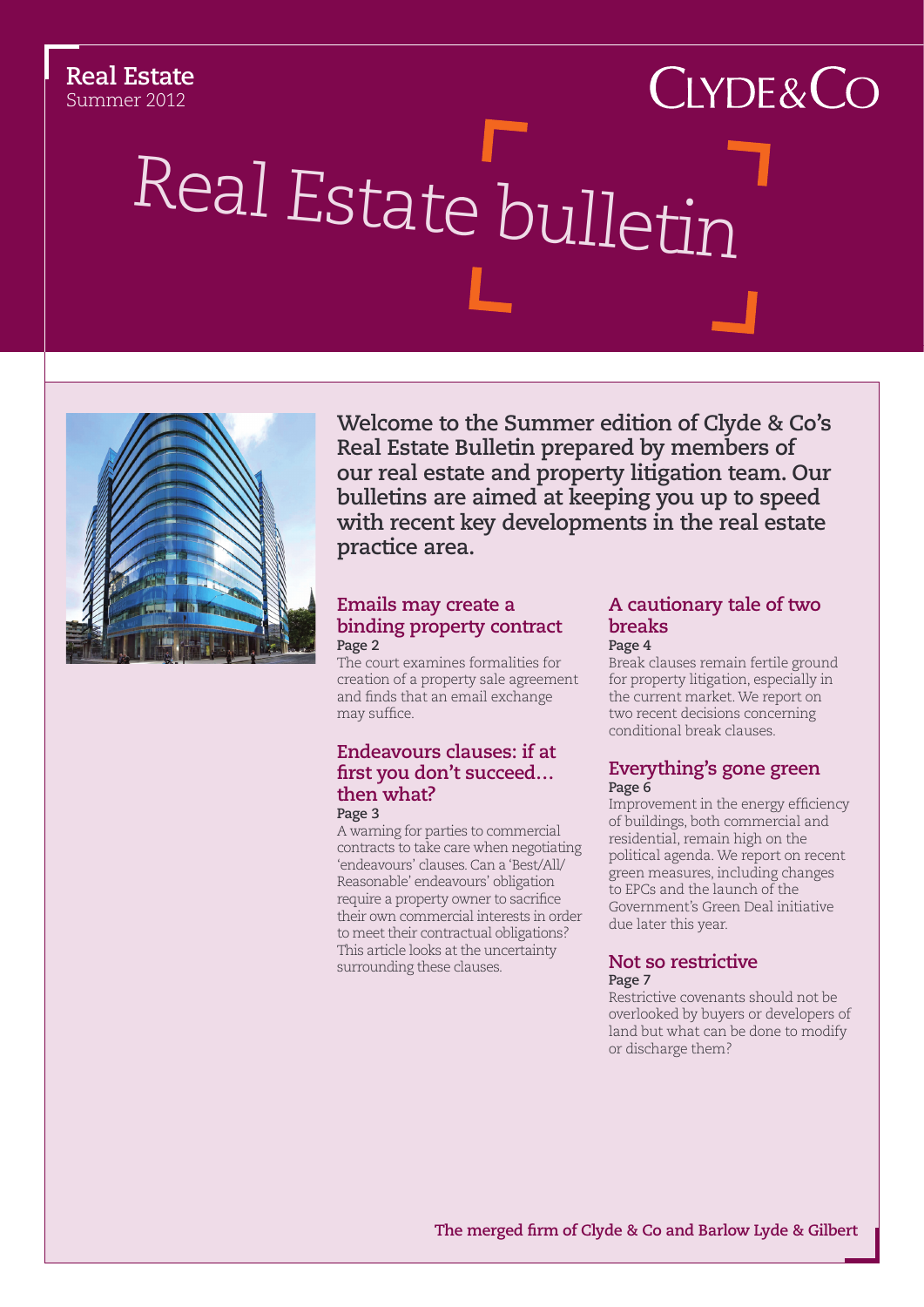## <span id="page-1-0"></span>Emails may create a binding property contract

#### **It is surprising to many property professionals that there is no longer a requirement for an inked signature in order to create a binding contract. This is more surprising again where the contract relates to an interest in land.**

A contract for the sale of land must satisfy Section 2 of the Law of Property (Miscellaneous Provisions) Act 1989 (the 1989 Act). The purpose of the 1989 Act was to produce certainty in relation to contracts for the sale of land and reduce the need for extrinsic evidence to establish the terms of the contract. Section 2 of the 1989 Act provides that the contract must:

- Be in writing
- Be signed by or on behalf of both parties
- Incorporate all the terms the parties have agreed in one document (or, where contracts are exchanged, in each document)

In *Green v Island [2011] EWHC 1305 (ch)* two sisters had exchanged emails following an oral agreement that a company would borrow £300,000. Emails were later exchanged confirming the arrangements and each sister added her name electronically at the end of each email. In one of the emails one of the sisters confirmed that her company would grant the other sister a charge over its property in exchange for the loan. Subsequently, the liquidator argued that this confirmation was not binding because Section 2 of the 1989 Act had not been satisfied because the emails did not contain all the terms which were orally agreed and there was no enforceable obligation against the company to grant the legal charge over its property. However, the Court accepted that the string of emails satisfied the requirements that the contract be in writing and be signed by the parties. The string of emails constituted a single document signed by both parties. The Judge commented that it was "*the electronic equivalent of a hardcopy letter signed by the sender being itself signed by the addressee*". However, the Court found the contract did not incorporate all the terms agreed between the parties and so the third limb of Section 2 of the 1989 Act was not satisfied.

Nevertheless, lessons must be learnt in that adding the words "subject to contract" or "subject to lease" in communications (including all electronic communications) remains prudent to avoid inadvertently creating a binding contract and in land transactions finding that the parties have bound themselves and satisfied Section 2 of the 1989 Act. This is especially so in relation to heads of terms. It is also wise for emails in relation to land transactions to state that any contract will only be formed by the signature and exchange of a separate document intended to form the contract. Property professionals should observe these rules and remember that their correspondence can bind their principals. They should also avoid long "strings" of emails to prevent these being classed unintentionally as a single document.

Some perhaps surprising recent cases involving electronic communications are also worthy of mention:

- An exchange of emails where a vendor gave a confirmation as to a "sole agency" created a binding contract which meant the vendor was later held liable to pay that estate agent commission as well as another estate agent who sold the property: *Nicholas Prestige Homes v Neal [2010] EWCA Civ 1552 Court of Appeal*
- A signature by a client on a fax quotation which was then returned to the contractor as an email attachment created a binding contract even though the contractor who later took advantage of the signature to successfully claim a binding contract had previously stated that a formal contract would follow. In this case the email correspondence was sufficient to form a binding contract. *Immingham Storage Company Limited v Clear Plc [2011] EWCA Civ 89*



#### **Keith Conway**

Consultant, London T: +44 (0)20 7876 4298 E: keith.conway@clydeco.com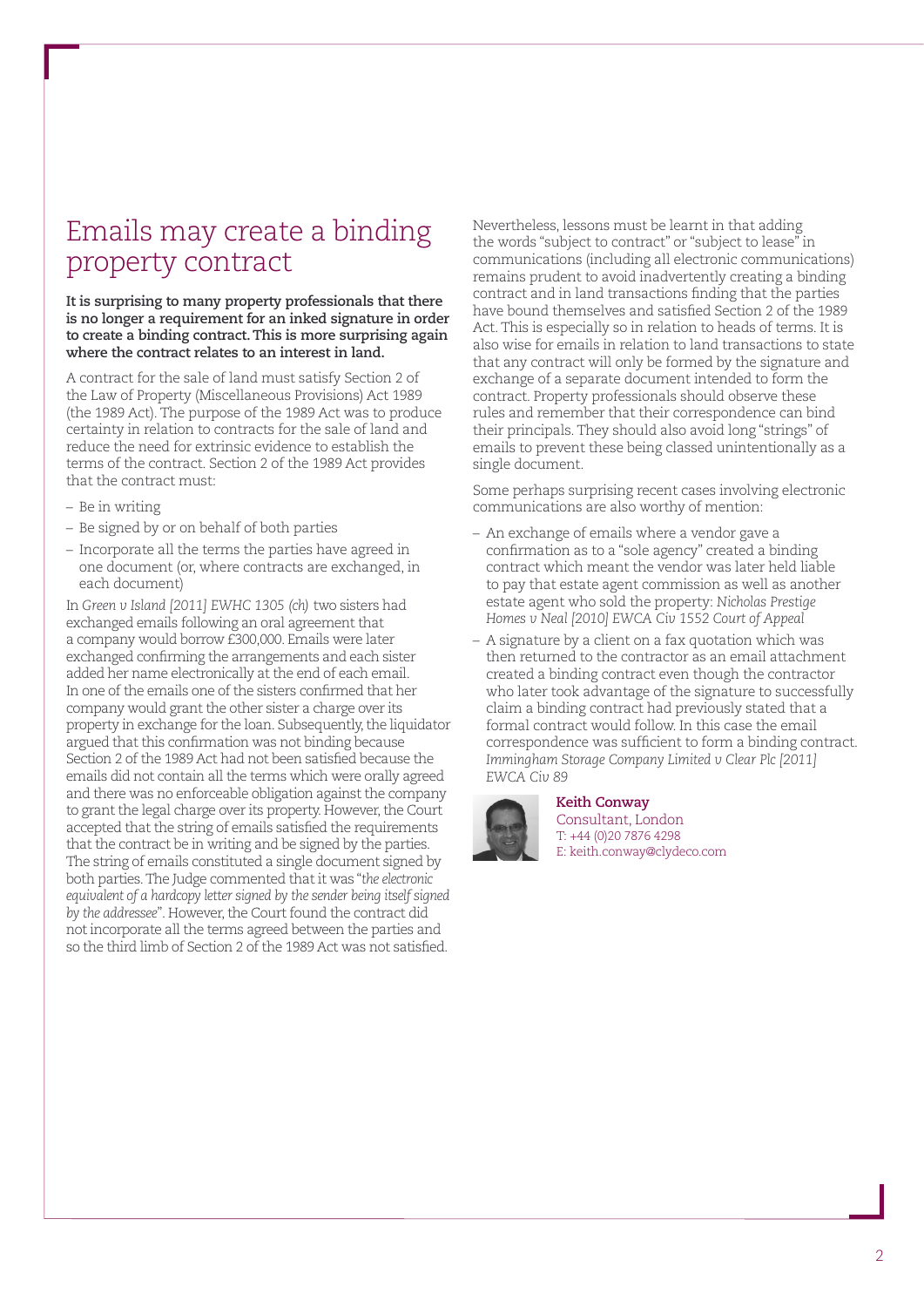## Endeavours clauses: If at first you don't succeed... then what?

**The answer to this question really depends on the type of endeavours clause that you have signed up to. Obligations to use** *"reasonable endeavours", "best endeavours",* **or** *"all reasonable endeavours"* **are littered throughout contracts and require one party to take measures to achieve something.** 

Although this legal shorthand is intended to dilute an absolute obligation, frequently it serves to introduce uncertainty since it is not always clear what needs to be done and, importantly, when effort can lawfully cease. If you are the one who is subject to the endeavours clause, it can require you to exercise a number of options to achieve an objective, it demands pro-activity, it can require significant expenditure and it can even require you to take legal action against a third party. Furthermore, since the obligation often bites hardest long after the contract has been filed away and the lawyers have gone home, endeavours clauses are fertile grounds for dispute.

A raft of recent case law on the matter has only sought to enforce this state of confusion which may leave you exposed to fulfilling obligations which you were not expecting.

The starting point is what the contract says. The Court construes the contract by reference to the intention of the parties, which is elucidated by the terms of the agreement. Those terms are considered in their commercial context. This impacts on the requirements of an endeavours clause in the same way as any other contract term. Since the facts of each case are different then so can be the lengths that each endeavours clause can require. This accounts for the raft of case law on such apparently well worn legal phrases.

#### **Best/All/Reasonable endeavours**

*"Best endeavours"* is often regarded as being at the most onerous of the endeavours clauses and should not be conceded without considerable thought. It means (helpfully) *"not second best"* and refers to what a *"prudent, determined and reasonable person, acting in its own interests"*  would be prepared to do. Although it has been thought the case that *"best endeavours"* clauses are slightly more onerous than *"all reasonable endeavours"* clauses, recent case law has treated the terms as interchangeable.

How many attempts are required to be made to satisfy the best endeavours clause? The case of *Rhodia International Holdings Ltd v Huntsman International LLC [2007] 1 CLC 59* provides the most concise guidance on this point for both best endeavours and all reasonable endeavours. In this case, Flaux J determined that one of the differences between best endeavours and reasonable endeavours is the number of endeavours expected of the obligor:

"This is because there may be a number of reasonable courses which could be taken in a given situation to achieve a particular aim. An obligation to use reasonable endeavours to achieve the aim probably requires a party to take one reasonable course, not all of them, whereas an obligation to use best endeavours probably requires a party to take all the reasonable courses he can..."

In *AP Stephen v Scottish Boatowners Mutual Insurance Association (The Talisman)* Lord Glennie reached a similar conclusion. He thought that *"the party on whom the obligation is placed will be expected to explore all avenues reasonably open to him, and to explore them all to the extent reasonable".* 

It is clear, therefore, that where the quality of the endeavours required to achieve an objective is greater than reasonable endeavours, multiple efforts (at least) are required. Conversely, where the contract requires reasonable endeavours only then one sensible effort will most likely discharge the obligation.

#### **What about my own commercial interests?**

Recently the Court of Appeal has considered the extent to which an obligation to use best endeavours requires a sacrifice of commercial interests. In *Jet2.com v Blackpool Airport Limited* Jet2 (the low-cost airline) and BAL held a joint obligation to one another to "*use their best endeavours to promote JET2.com's low cost services"* and a unilateral obligation upon BAL to *"use all reasonable endeavours to provide a cost base that will facilitate JET2.com's low cost pricing".* It was common ground that best endeavours and all reasonable endeavours meant the same thing.

The question was whether, in using endeavours to promote Jet2, BAL was required, unprofitably, to accept flights outside of normal operating hours. BAL did not consider itself bound to do so since that involved committing itself to a loss making activity and it did not accept that its obligation to use all reasonable endeavours went that far. The Court held, by a majority, that in making that judgment it was necessary to consider the nature and terms of the contract. The contract concerned flights by a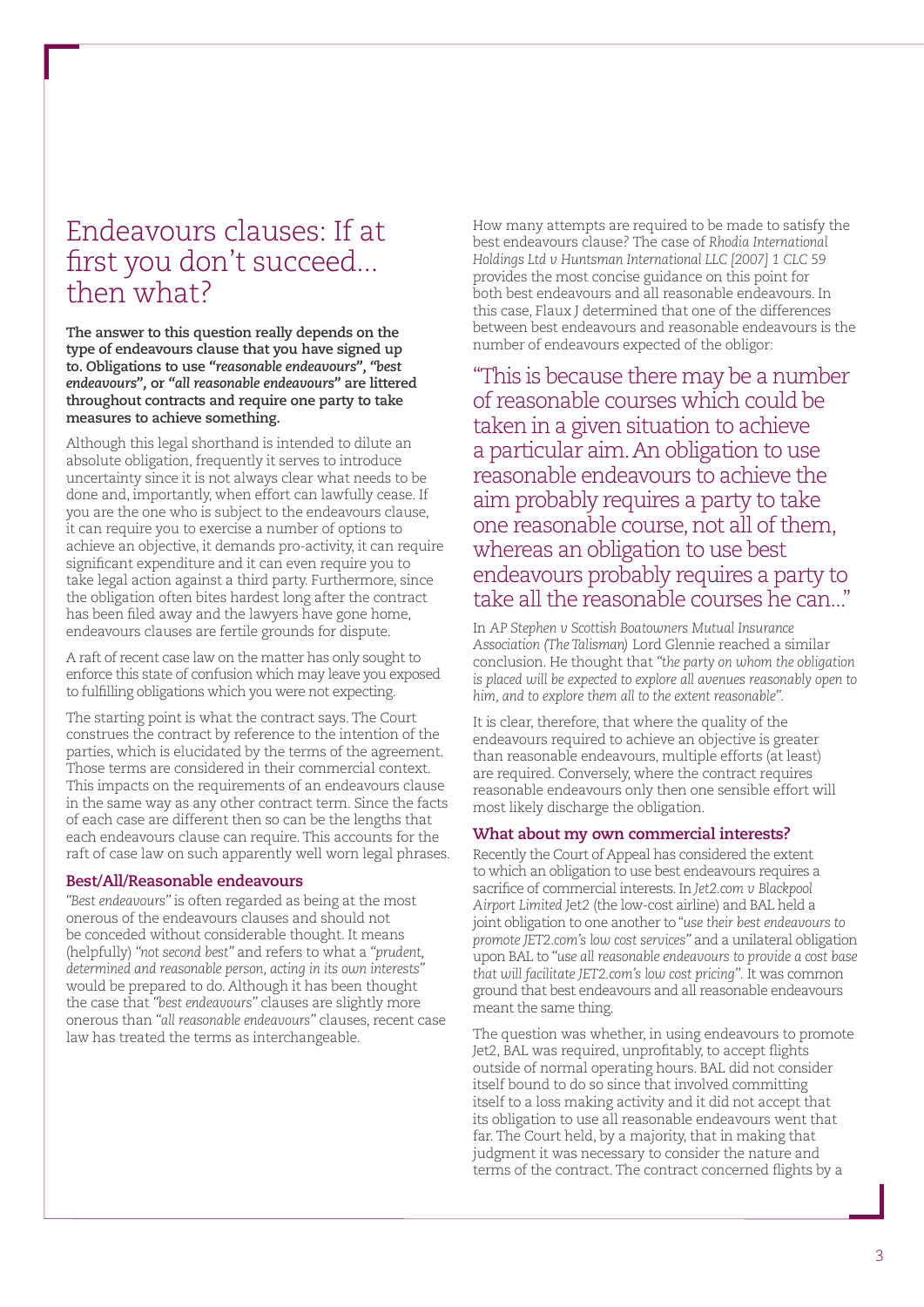low-cost carrier. Frequently such airlines need to operate early in the morning and late at night to make money. Consequently the Court accepted that the contract did not allow BAL to refuse flights beyond either end of the day merely because BAL incurred a loss in keeping the airport open for longer. BAL had agreed to undertake all reasonable endeavours to facilitate a low cost base. This meant that, taking into account Jet2's business of low-cost air services, the airport had to stay open beyond usual hours. If that conflicted with the airport's commercial interests then so be it.

However, on different drafting the result is sometimes different. In *CPC Group Limited v Qatari Diar Real Estate Investment Company [2010] EWHC 1535*, the obligation to use *"all reasonable endeavours"* to obtain planning permission did not require the obligor to sacrifice his own commercial interests. In this instance, the *"all reasonable endeavours clause"* was caveated by the expression *"but commercially prudent"* to indicate the level of endeavour which was expected from the obligor at the time of the contract. The Court found that this was enough for the obligor to take into account its own commercial interests in fulfilling its obligations.

#### **This sounds like a nightmare. Is there an alternative?**

Endeavours clauses have their place where it is not clear in advance what needs to be done to achieve an objective or where there is more than one legitimate approach. Their weakness lies, however, in their generalisation. It is not always clear what needs to be done and it can be far from obvious where the boundaries of the contractual landscape lie.

The best way to promote contractual certainty is by specificity. Instead of a clause that requires generalised "endeavours", consider whether it is possible to set out in detail the steps that will need to be taken. If the contract contains such a "shopping list" then the parties will know where they stand. If that is not possible or desirable then an endeavours clause will, given its general terms, cover a multitude of eventualities. In those circumstances it is very important that you: (1) go into it with your eyes open; (2) in taking steps to achieve your objective always keep an eye on whether it could be achieved more easily another way; and (3) keep the lawyers on speed-dial. You may well be making a call if matters do not progress smoothly.



**Tim Foley**  Partner, Guildford T: +44 (0)20 7876 5542 E: tim.foley@clydeco.com



**Camilla Davey** Associate, Guildford T: +44 (0)20 7876 5358 E: camilla.davey@clydeco.com

## <span id="page-3-0"></span>A Cautionary Tale of Two Breaks

**Two cases have already been published this year dealing with the issue of a tenant's compliance with conditions to a break. Both cases serve as a reminder to landlords, tenants and their advisers that the rules governing conditional break clauses can sometimes have harsh consequences for tenants.** 

Tenants and tenants' advisers should take particular care in negotiating the wording of break conditions and landlords and landlords' advisers should be live to issues surrounding the exercise of conditional breaks, especially where property might be difficult to re-let. In particular:

- If a lease requires that all sums due under the lease must be paid in order for the break to be effective, the break will not be validly exercised if any sum (no matter how small) is overdue, even where it has not been demanded by the landlord (unless the lease specifically requires only sums demanded must be paid in order to satisfy the break conditions)
- Professional advisers must take extreme care with the wording of break clauses – both when negotiating the lease and advising a tenant as to compliance (or advising a landlord whether their tenant has correctly exercised a break)
- Where a break date falls between two quarter days and payment of all rent due to the break date is a precondition to a break, the full quarter's rent must be paid. There is no guarantee that the tenant will be able to seek a return of a proportion of these sums if the break is validly exercised, so when drafting leases advisers should ensure, where possible, that fixed break dates fall on the days before quarter days
- When faced with a conditional break tenants should ask the landlord to confirm what sums are outstanding in advance of the break date. If the landlord does not provide this information it is important for a tenant to write to the landlord confirming that it is their belief that all outstanding sums have been paid. Landlords should avoid assisting the tenant in complying with their break obligations, but should be aware that, if a landlord knows a tenant is mistaken about outstanding sums and takes advantage of this by not correcting the mistake, a tenant can rely on a landlord's silence as a representation that no sums are outstanding under the lease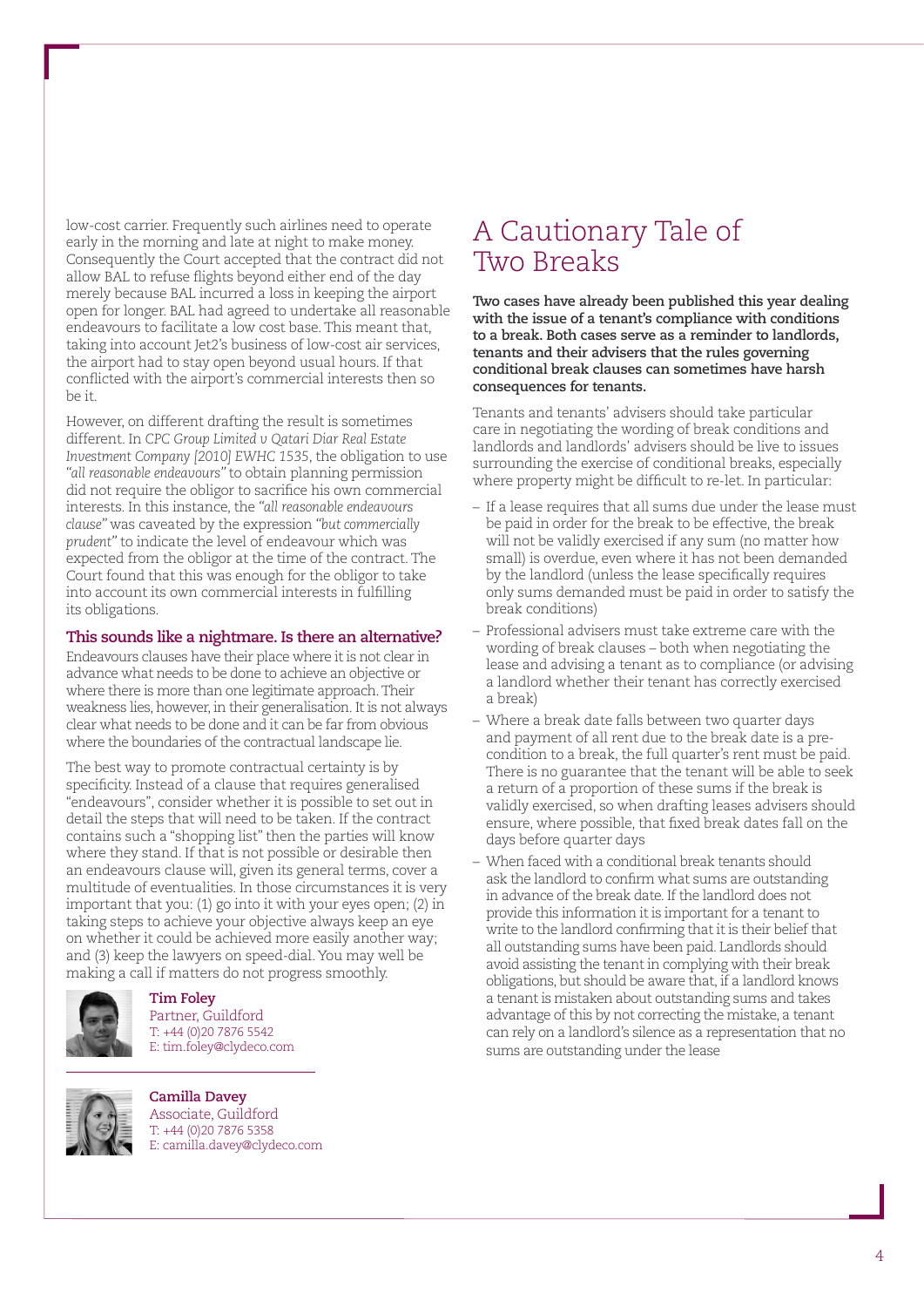#### *Avocet Industrial Estates LLP v Merol Limited and another [2011] EWCH 3422 (Ch) (Avocet)*

#### **A question of interest**

In *Avocet*, the Court held that a tenant had failed to exercise their break because they had not paid default interest due under the terms of the lease. In this case:

- The lease provided that the tenant could break the lease on a fixed break date, subject to several conditions (including a break payment of six months' rent payable by the break date). The lease provided that the break would be ineffective if, at the break date, **any** payment under the lease due to have been paid on or before that date had not been paid.
- 2. The tenant served a break notice, giving requisite notice under the terms of the lease and stating that they were not aware of any breaches of the terms of the lease.
- 3. Between the break notice being served and the break date the tenant paid the rent late on three occasions but the landlord did not demand any default interest.
- 4. When proceedings were subsequently brought to determine the validity of the break, the Court found that the break had not been validly exercised due to the outstanding default interest.

#### **Silence is golden?**

The tenant tried to raise an argument, which ultimately failed, that the landlord's failure to mention or demand the default interest might operate as an estoppel, preventing the landlord from arguing that the outstanding default interest invalidated the break. However, an estoppel will only operate in such circumstances where:

- The tenant believes that there are no outstanding sums under the lease and informs the landlord of their belief
- The landlord knows that there are outstanding sums, knows that the tenant thinks there are none and takes advantage of this mistake by remaining silent

In *Avocet* the landlord was not aware of the outstanding default interest until after the break so did not know that the tenant's belief was mistaken.

#### *Quirkco Investments Limited v Aspray Transport Limited* **[***2011] EWHC 3060 (Ch) (Quirkco)*  **No sum due from the tenant**

In a summary judgment case, *Quirkco*, the landlord sought summary judgment in relation to what they claimed was the tenant's ineffective break notice. The lease allowed the tenant to break the lease, but the ability to break was conditional on there being no outstanding sums under the lease and no material breaches of covenant. Under the terms of the lease, the landlord was obliged to insure the premises and the tenant covenanted to reimburse the landlord for the premiums. About a month before the break date, the landlord renewed the insurance premium at a cost of £3,609.72. The landlord sent a demand to the tenant, which was returned with a request that the premium was apportioned until the

break date. The landlord reminded the tenant of the break conditions but the tenant did not pay the premium.

In rather unusual circumstances, the landlord's cheque to pay the premium went astray and the premium was actually paid by the landlord's broker, which the landlord subsequently reimbursed. However, the effect of this was that the landlord had not actually paid the premium themselves by the break clause.

The Court held that, on the wording of the lease, because the landlord had not actually expended any money on the insurance premium by the break date, the sums were not due from the landlord so summary judgment could not be given.

#### **No trivial sum**

The judge also commented that the sum of £3,609.72 was not sufficiently trivial that the Court would overlook it, neither would a sum which was apportioned as the tenant requested (this would have been some £150). However, the judge was not entirely clear as to whether there could ever be a breach so trivial as to be overlooked by the Court in the case of conditional breaks.

#### **No apportionment**

In *Quirkco* the judge made some very clear comments about whether sums due under a lease should be apportioned where the break date falls between quarter days.

- 1. Rent payable in advance is not apportionable at common law or under the Apportionment Act 1870.
- 2. The law of unjust enrichment will not help tenants in these situations as it cannot be used to circumvent contractual liabilities – if the contractual liability to pay arises before the break date then the sum must be paid in full.
- 3. Wording in a lease which describes rent as payable proportionately for any part of a year will also not assist – this wording deals with commencement and expiry of a lease.
- 4. Only clear wording in the break clause itself will be sufficient for any rent payments to be apportioned back to the tenant.

#### **Harsh conditions**

The judge in *Avocet* recognised that this was an extremely harsh result for the tenant and that the pre-conditions even amounted to something of a "trap" for the tenant. However, on the wording of the lease and on the facts of the case, the break would be invalid if any sum, no matter how small, and whether demanded or not, was outstanding at the break date. The judge in *Quirkco* was less clear about whether there could ever be a breach so trivial, in the case of a conditional break, where the Court would simply overlook it.



**Sarah Finch** Associate, London T: +44 (0)20 7876 4971 E: sarah.finch@clydeco.com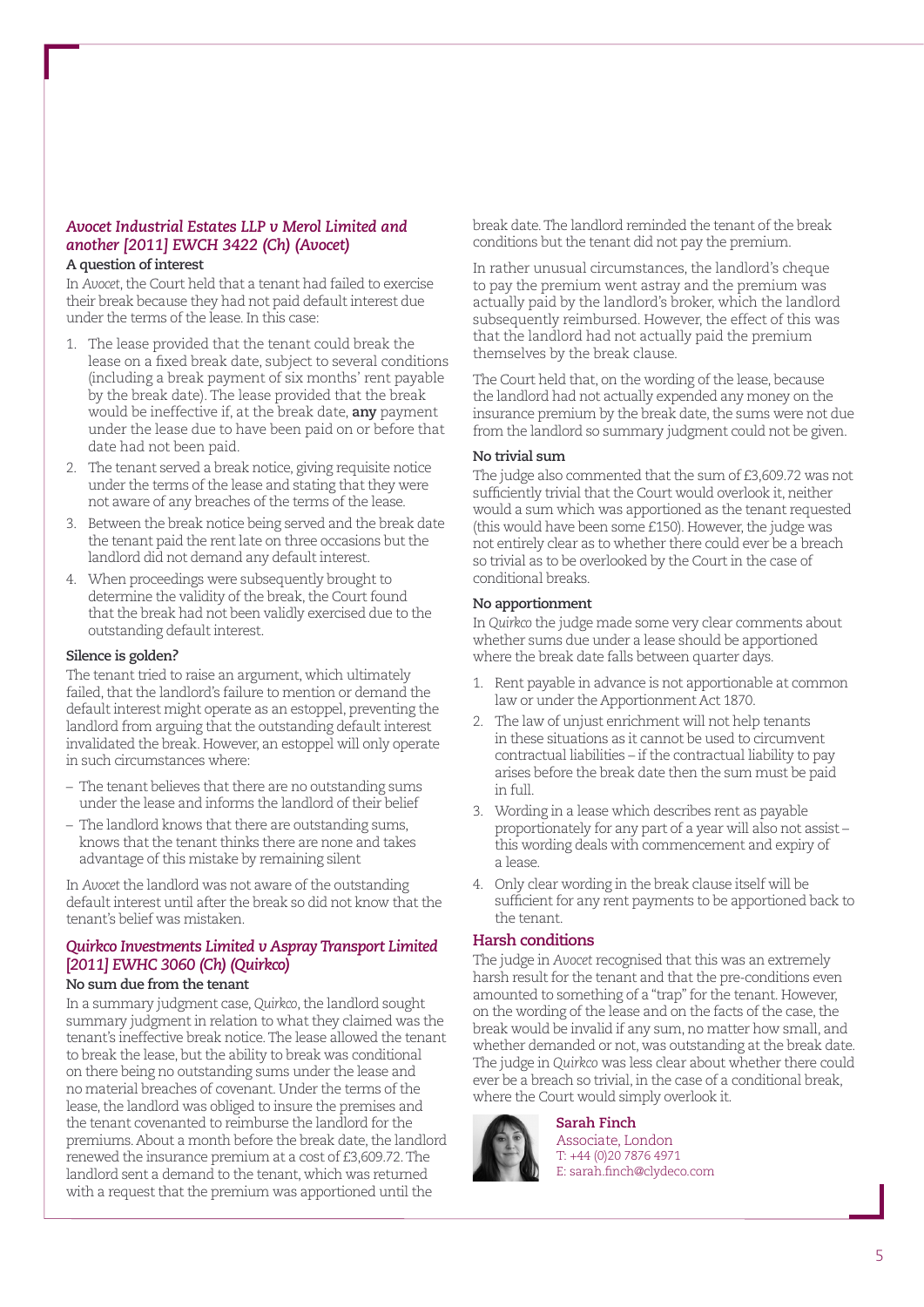## Everything's gone green

**The last few months have seen the government launching a raft of initiatives aimed at improving the environment and encouraging greater energy efficiency in buildings.** 

The green agenda is still a priority for the government. On 6th April 2012, important changes came into force in respect of Energy Performance Certificates (EPCs), air conditioning reports and the control of asbestos.

The government has also introduced a "Green Deal" which could be used to finance energy efficiency improvements to commercial properties.

Finally, the government has launched a formal consultation on the existing Carbon Reduction Commitment Energy Efficiency Scheme (CRC) following widespread feedback that it is overly complex.

#### **EPCs**

An EPC is now required before marketing a property for sale or letting, whether commercial or residential.

If this cannot be done, the seller must make all reasonable efforts to obtain an EPC within seven days of the property going onto the market. If it has not been obtained within seven days, the seller has a further 21 days to provide the EPC after which they will be in breach of the regulations.

Under the previous regulations, only sellers of residential property needed to ensure an EPC was available before the property was put onto the market. There was no similar obligation for commercial sales and rentals. EPCs only had to be provided at "the earliest opportunity" before parties entered into a contract for sale or lease. The government was concerned that the seller was leaving it until the last minute to provide the EPC, handing it over just before exchange of contracts when it would be too late to influence the decision whether or not to proceed with the transaction.

The government also plans to prevent landlords from letting premises with an EPC rating of "E" or below. This is understood to affect as much as 18% of UK commercial property, some 600,000 premises. It is unclear when this restriction will come into place but it will be before April 2018.

#### **Marketing particulars**

As well as the tighter timescale for providing the EPC, the first page of the EPC must be included in the written particulars in respect of both residential and commercial property. The government hopes that this will alert potential buyers and tenants earlier to the recommendations for potential efficiency improvements that are contained within the EPC, so that buyer or tenant can consider the potential costs and benefits.

#### **Data in EPCs**

Data in EPCs is to be lodged on a central register and will be publicly available. The government has confirmed that there are already over 7 million EPCs on the register and the number is growing by a million per year.

It will be possible for property owners to opt out of their data being made public.

The government has confirmed that it will be making available bulk EPC data to "selected organisations". This is likely to be the "green deal" providers to enable them to market offers to undertake works in respect of improving energy efficiency.

#### **Sanctions**

Sellers or agents acting on their behalf need to ensure that they commission EPCs earlier in their transactions as any breach of the regulations can result in a penalty charge being applied by a trading standards officer. For residential properties the penalty charge is £200 but in the case of commercial properties it varies on a scale based on the rateable value of the property up to a maximum of £5,000.

#### **Air conditioning reports**

Changes to the existing regulations have made it compulsory for air condition inspection reports to also be lodged on the central EPC register.

#### **Asbestos**

The Control of Asbestos Regulations 2012 also came into force in April 2012. These implement changes required by the European Commission regarding the protection of workers from the risks of exposure to asbestos at work. In practice the changes will mean that far fewer types of lower risk work will be exempt from the three requirements to:

- Notify the work to the relevant enforcement authority
- Carry out medical examinations
- Keep registers of work with asbestos

Contractors will need to consider whether they wish to deal with these responsibilities or sub-contract even simple tasks so that we could see an increase in work for asbestos specialist contractors.

#### **CRC**

Following criticism from business that the CRC is unduly complicated and imposes a heavy administrative burden on those businesses and organisations within the scheme, the government is undertaking a formal consultation on whether to simplify the scheme. The government has confirmed that if the consultation is unable to identify significant reductions in the administrative burdens involved, then later in 2012 the government will simply replace the CRC with an alternative environmental tax. This means that the fate of the CRC is unclear. Many experts believe that the CRC will be abolished and replaced with a more straightforward environmental tax.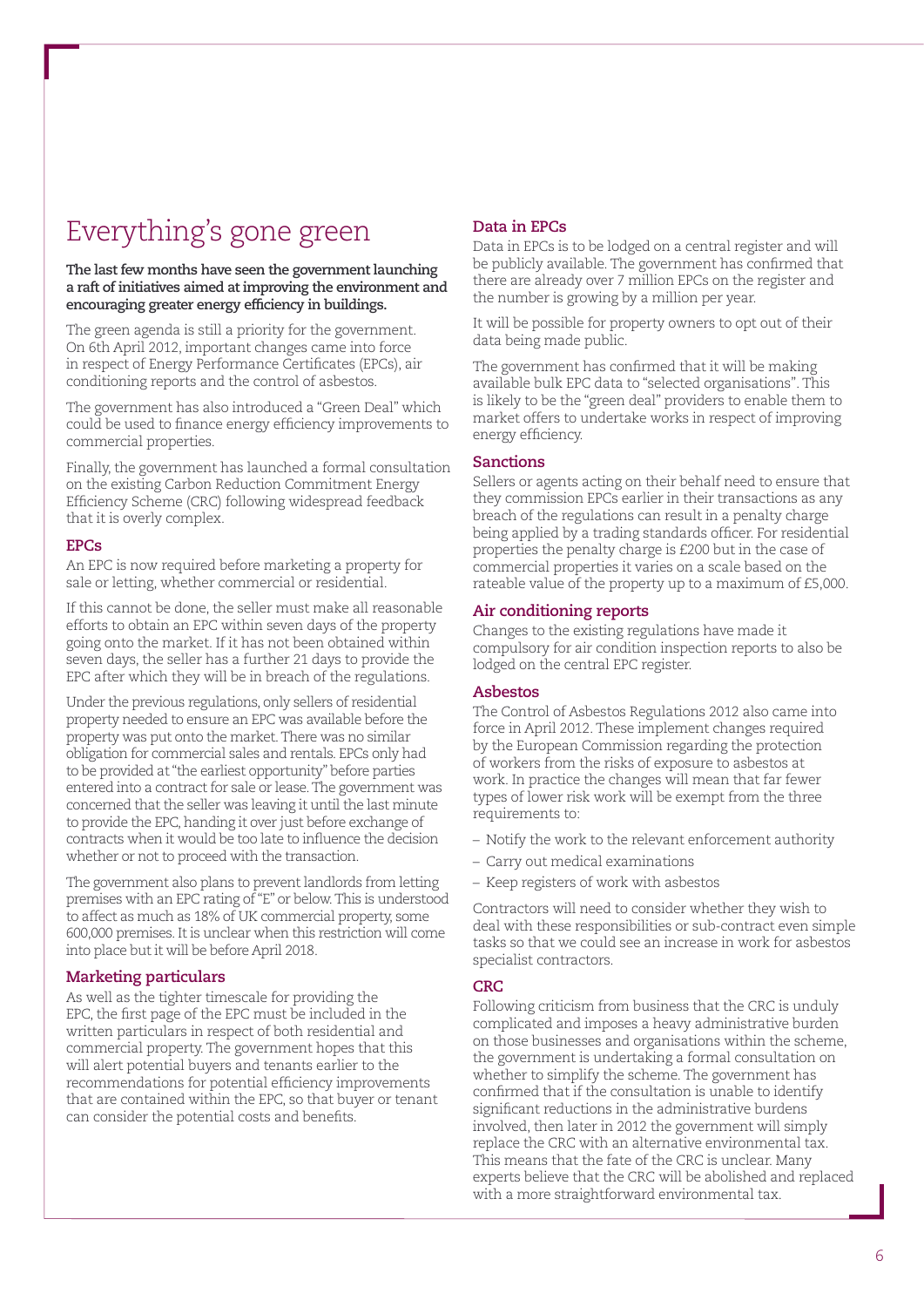#### **Green Deal**

The Green Deal is the government's initiative under the Energy Act 2011 to allow owners of properties to secure finance to undertake energy efficiency improvements to properties. There are no up front costs for the works to be undertaken (such as loft installation) and the costs are paid for over time in instalments to the energy supplier through the energy bills for the property. The payments will be made by the person who is for the time being liable to pay the energy bills, meaning that the debt will in effect run with the property and attach to the bill for the property rather than the original person who undertook the improvement if they sell the property or are not the occupier paying the bills.

The government has indicated that the Green Deal will be available later in 2012 in respect of residential properties. The government has not yet set a date to roll out the Green Deal to commercial properties, so it is unknown when this will happen. In principle the Green Deal could be used to finance energy efficiency in commercial properties.

If landlords wish to access Green Deal finance, they will be advised to consider their leases to ascertain whether they will be able to recover the costs through the service charge or the outgoings clause. In cases where tenants directly pay electricity charges to the electricity supplier, the tenant's consent to any Green Deal works would be required. Like the CRC, the Green Deal poses difficulties for landlords and tenants and could be a source for dispute between them as a result of their varying interests in the property.

The first national press coverage of the Green Deal was negative, when there was controversy over the so called "conservatory tax", which would have forced people to upgrade the energy efficiency of their homes (so as to boost uptake of the Green Deal) when undertaking extensions. However, as the above shows, the government is pushing on with the green agenda.



#### **Ben Dunbar**

Associate, London T: +44 (0)20 7876 6126 E: ben.dunbar@clydeco.com

## <span id="page-6-0"></span>Not so restrictive

**Often potential development sites can be subject to restrictive covenants which may limit or prohibit development. Restrictive covenants will be enforceable between the original parties but may also be enforced by one party's successor in title against the other's. It is therefore important for a potential buyer to be aware of any restrictive covenants over the land and the options available to modify or discharge them.** 

#### **How is an application made?**

Under Section 84 of the Law of Property Act 1925 (LPA 1925), an application for the modification or discharge of a restrictive covenant must be made to the Lands Chamber of the Upper Tribunal (formerly the Lands Tribunal) and may be made by any person with an interest in the land.

Once an application has been lodged, the applicant must prepare a publicity notice which is approved by the Tribunal before being served either publicly by newspaper advertisement or directly on the owners of the adjoining land. Objections to the application may be made up to one month after service of the publicity notice. If the application is uncontested, it will take roughly three months for an order to be drawn up by the Tribunal. However, if any objections are received it may take considerably longer and cost more.

#### **What will the Tribunal consider?**

When deciding an application, the Tribunal will take into account the historical context and original purpose of the restrictive covenant, the applicant's plans for the development of the land and any local policy or patterns regarding the granting of planning permission applications, as well as any other relevant circumstances.

In order to satisfy itself that it is appropriate to modify or discharge a restrictive covenant, the Tribunal must find that at least one of the following grounds applies:

#### **1 The covenant is obsolete (Section 84(1)(a) LPA 1925)**

If there have been changes in the character of the land or the neighbourhood since a covenant was put in place, the Tribunal may find that the restriction is now obsolete. This may be the case where the use of the area has changed substantially, such as from farm land to residential land, or where the land has been consistently used in breach of the covenant for a long period. Similarly, the covenant may be obsolete where its original purpose no longer applies, such as a covenant which prohibits the building of commercial properties on the land when the surrounding neighbourhood is now largely commercial. The applicant must identify the purpose of the restrictive covenant to the Tribunal and prove that it is no longer achieving this purpose, following which the Tribunal may decide that the covenant is obsolete and modify or discharge it accordingly.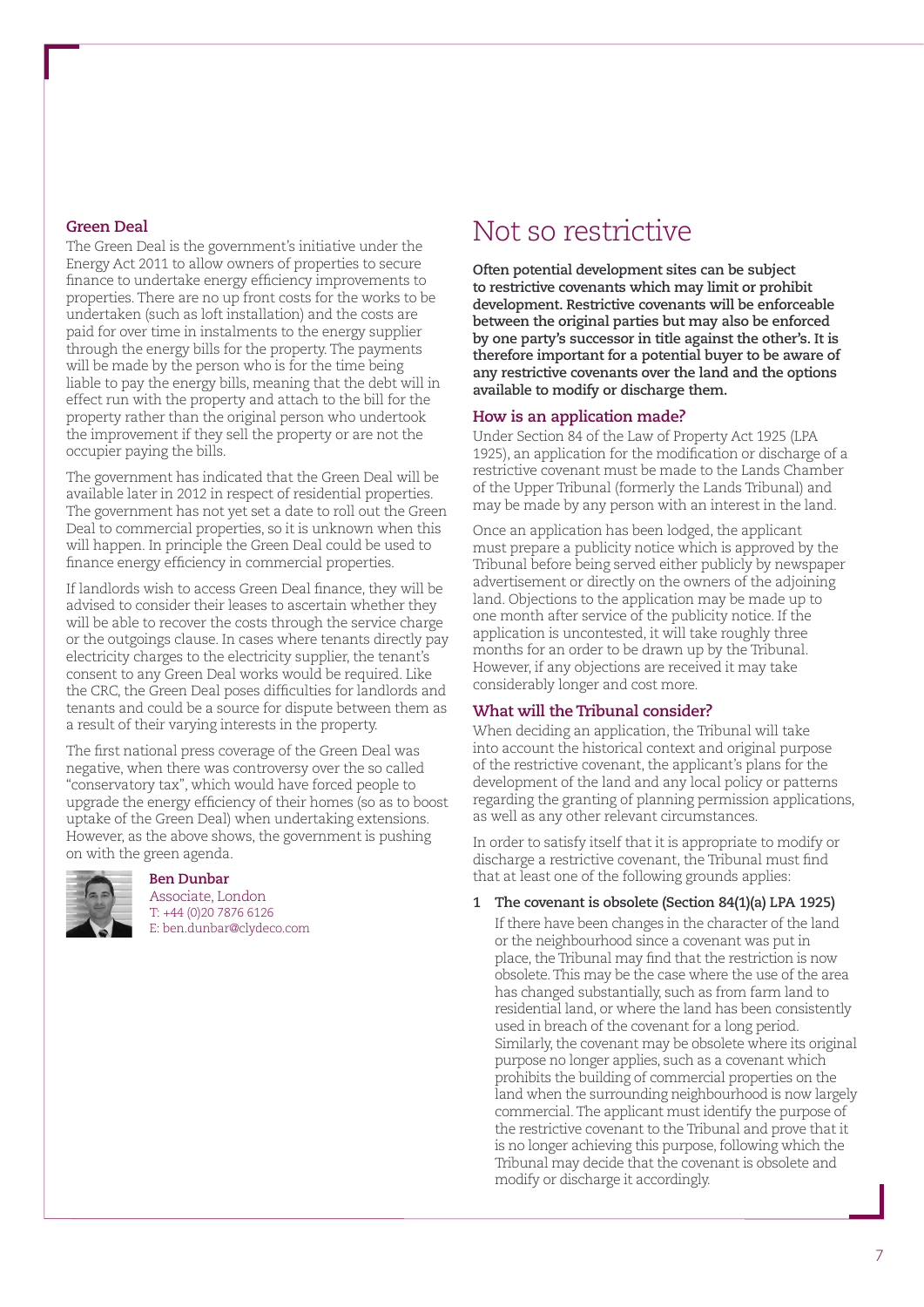#### **2 The covenant impedes reasonable use of the land (Section 84(1)(aa) LPA 1925)**

If a covenant has the effect of impeding a reasonable use of the land and does not provide a "practical benefit of substantial value" to the person who benefits from it (such as rights of access and rights to light), the Tribunal may order the covenant to be modified or discharged. The Tribunal may also modify or discharge a covenant where it is held to be contrary to the public interest. However, the Tribunal will only modify or discharge a covenant where money would be adequate compensation to the person with the benefit of the covenant. If the modification or discharge would result in the beneficiary losing a significant right for which financial compensation may not be adequate, such as loss of access to part of their own land, the Tribunal is unlikely to consider amending the covenant.

**3 The beneficiaries agree to the modification or discharge of the covenant (Section 84(1)(b) LPA 1925)** The Tribunal may also modify or discharge a restrictive covenant if all the beneficiaries agree, although there is generally no need to involve the Tribunal since agreement can obviously be reached between the parties themselves. However, the applicant may argue that the beneficiaries have agreed to the modification or discharge of the covenant by implication due to their acts or omissions. For example, where a restrictive covenant prohibiting the construction of any buildings other than private houses had been breached when blocks of flats were built over 50 years earlier, the Tribunal held that the beneficiaries had failed to take action and therefore impliedly agreed to the discharge of the covenant.

#### **4 The beneficiaries will not be injured by the modification or discharge (Section 84(1)(c) LPA 1925)**

If the applicant is able to establish that none of the beneficiaries of the restrictive covenant will suffer any injury (such as a material disadvantage or financial loss) if the covenant is modified or discharged, the Tribunal can make an order accordingly. This ground is usually relied upon where the existence of the covenant is found to be solely or largely for the purpose of obtaining financial compensation from an applicant, or where vexatious objections are made against a covenant whose discharge or modification will in reality have little or no effect to the beneficiaries.

#### **What orders will the Tribunal make?**

If one or more of the above grounds apply, the Tribunal can order the restrictive covenant to be discharged completely or to be modified so that the offending part ceases to adversely affect the applicant. However, a restrictive covenant may not be modified to apply to parties to which it did not originally apply.

In addition, the Tribunal may order the applicant to compensate the beneficiaries of the covenant for the reduction in rights or loss of value to the land caused by the discharge or modification. Compensation will be assessed based on the reduction in the market value of the land without the covenant in place and may, at the discretion of the Tribunal, take into account any potential profit the applicant will gain from having the covenant modified or discharged.

#### **Conclusion**

The ability to modify or discharge restrictive covenants, even where the beneficiaries of the covenants do not consent, can be an important tool for developers and may allow them to generate value from sites which otherwise could not be developed. The discretion of the Tribunal does create a degree of uncertainty but it should be possible to navigate through to a successful outcome if the circumstances are right.



**Tom White** Legal Director, London T: +44 (0)20 7876 6568 E: tom.white@clydeco.com